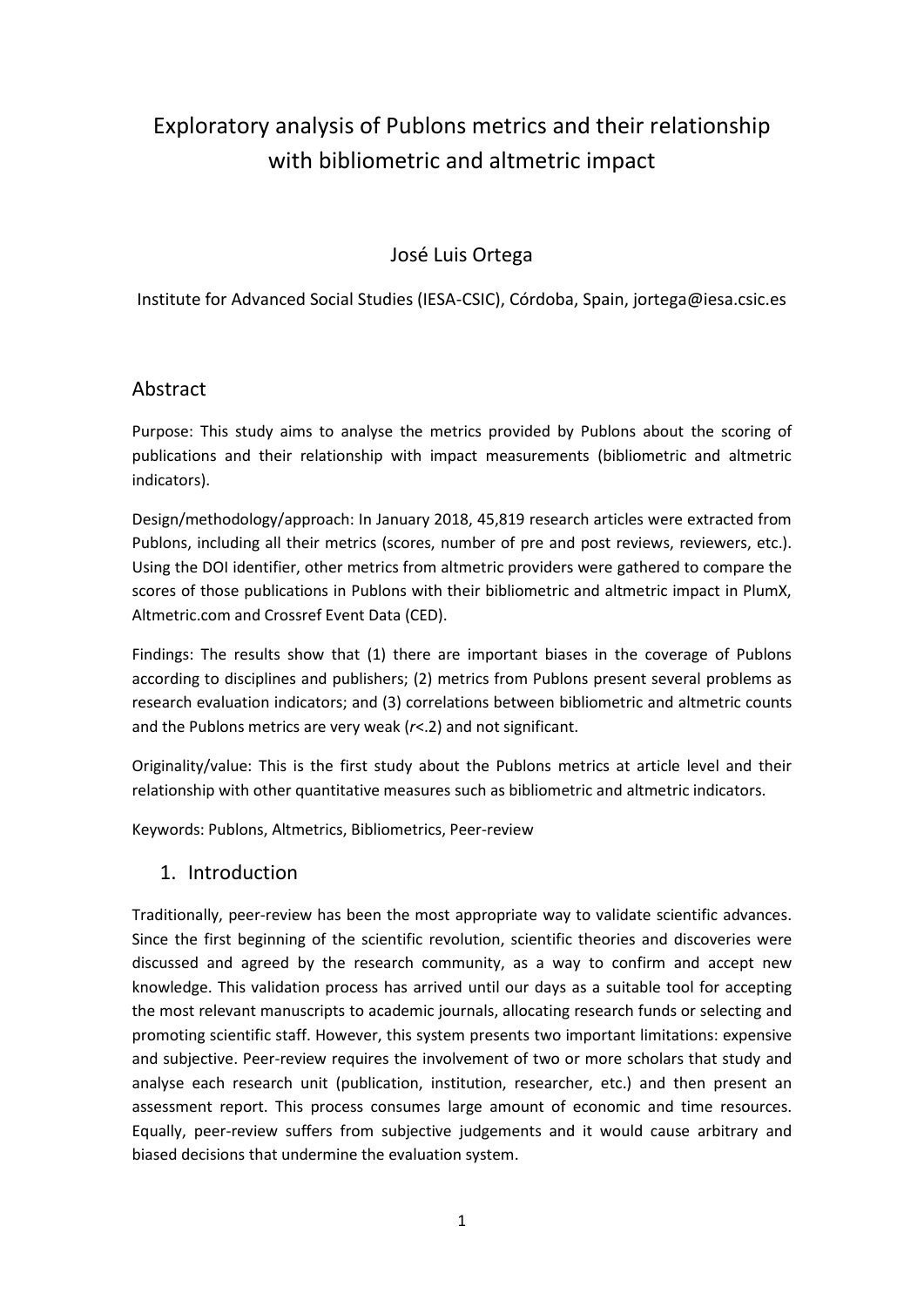Likewise, the professionalization of science in the nineteenth century (Beer and Lewis, 1963) caused a rapid increase of economic and human resources and, in consequence, an exponential growth of scholarly publications (Price, 1961). Bibliometrics indicators emerged as a complementary way, less expensive and more objective, of assessing complex academic scenarios resulted from this growing professionalization. Based on production and impact indicators, bibliometrics contributes indicators that allow to benchmark and assess the performance of different research units into disciplinary or institutional environments. In the manner of peer-review, bibliometrics also has important limitations such as manipulation and misuse (Narin et al., 1994). Practices such as salami publishing, abusive self-citations or using journal metrics to evaluate articles or authors question the suitability of bibliometrics for research evaluation.

Recently, the appearance of online social networks and web platforms for scientists is causing the proliferation of new metrics that quantify the use and impact of research outputs on the Web. Altmetrics introduce a new view on the importance of the dissemination and the social impact in research evaluation (Holmberg, 2015). In this context, several platforms (Publons, Faculty of 1000) are providing metrics that score publications according to user opinions. Publons is a web platform that allows their members to make public their outputs as journal reviewers. In addition, they can rate the quality of the reviewed articles, scoring their quality and relevance. This procedure suggests a new way of open peer-reviewing, in which the assessment of manuscripts are done in a transparent and public environment.

The aim of this study, therefore, is to explore Publons (publons.com), analysing its coverage and studying the relationship between its metrics and other bibliometric and altmetric indicators, with the aim of observing to what extent these scores can be associated to research impact.

#### 2. Literature review

Since the strengthening of bibliometrics as research discipline and its employment in research evaluation processes, numerous studies have explore the relationship between these quantitative metrics and the result of the peer-review. Moed et al. (1985) published one of the first studies that compared bibliometric indicators with the result of peer judgments. The analysis revealed a serious lack of agreement between the two methods. However, Nederhof and Van Raan (1993) studied trends in productivity and impact of six economics research groups and compared their results with a peer-review study. They concluded that results from peer review and bibliometric studies appear to be complementary and mutually supportive. Thomas and Watkins (1998) found high correlations between peer-review and citations-based rankings of academic journals in a specific research discipline. More recently, Opthof et al. (2002) observed that reviewers' recommendations and editor's ratings were positively correlated with citations when they analysed the submissions to *Cardiovascular Research* between 1997 and 2002. Aksnes and Taxt (2004) analysed research groups at the University of Bergen, investigating the relationship between bibliometric indicators and the outcomes of peer-review. Their findings showed positive but relatively weak correlations. In the same vein, Patterson and Harris (2009) found a low but statistically significant correlation between citations and quality scores in papers published in the journal *Physics in Medicine and Biology*.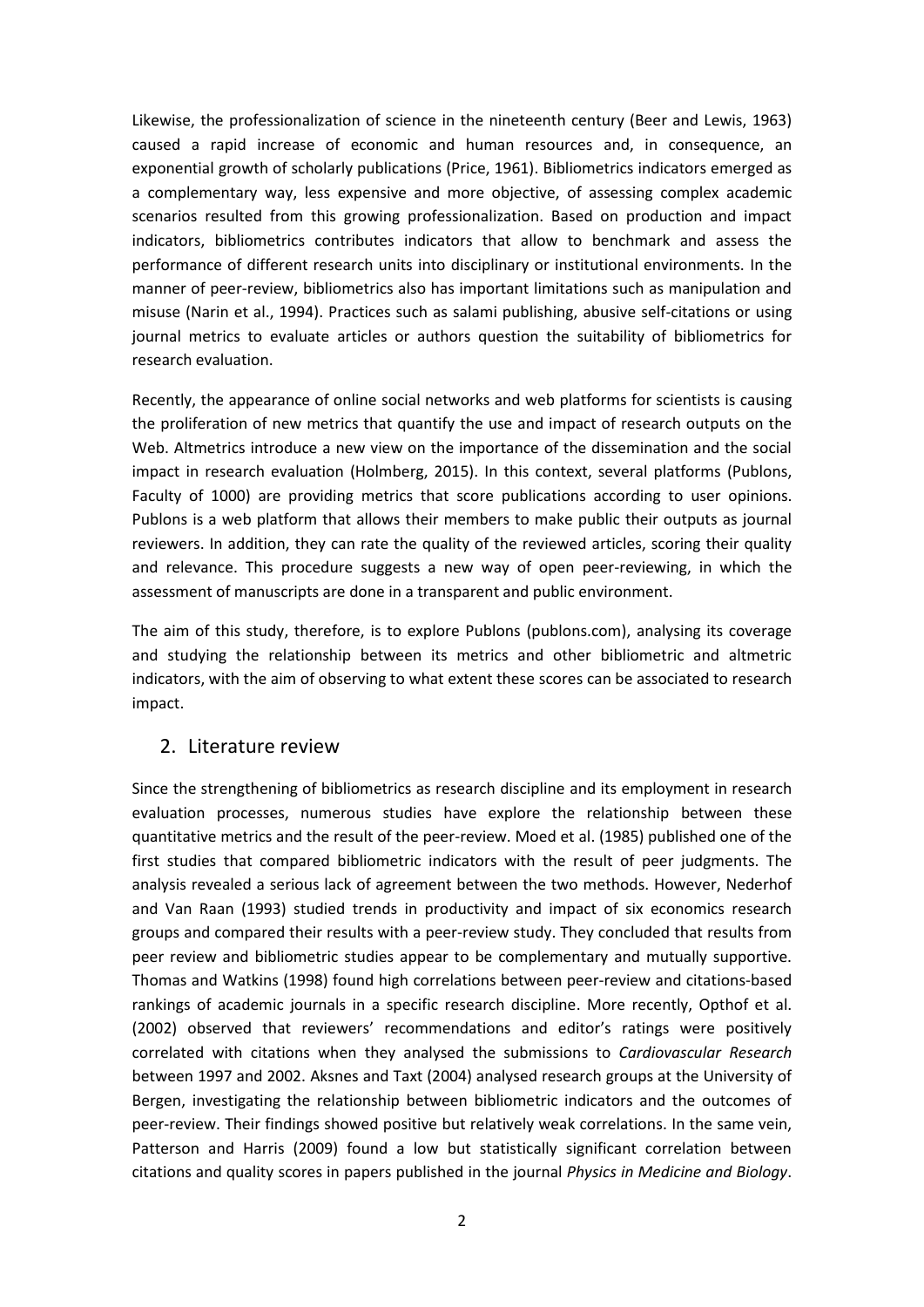Finally, Van Raan (2006) provided comparable results between the h-index and the scores given to 147 university chemistry research groups by a review panel. His results showed that the h-index and bibliometric indicators relate in a similar way with peer judgments.

The appearance of web platforms that include opinions and scores of research papers (for example, Publons and F1000Prime of Faculty of 1000) is providing a new opportunity to match bibliometrics indicators, altmetrics and scores of researchers to assess the quality of scholarly outputs. Faculty of 1000 (F1000) was the first platform (2000) that enabled the valuation of published articles using a scoring system. Wardle (2010), who studied the relationship between citations and F1000 recommendations, published the first study on this system. He concluded that F1000Prime metrics cannot identify those publications that subsequently have the greatest impact. Li and Thelwall (2012) compared the scores of more than one thousand research papers from F1000Prime with the number of readers in Mendeley and bibliometric indicators. The moderate correlations (r=<.4) suggested that F1000Prime metrics measure different perspectives of research. Bornmann and Leydesdorff (2013) used F1000 recommendations to validate bibliometric indicators from InCites and they found that Percentile in Subject Area achieves the highest correlation with F1000 ratings. Waltman and Costas (2014) also found weak correlations between F1000 recommendations and citations. They interpreted this result to mean that F1000 fails to identify the most relevant articles or both measures do not capture the same type of impact. According to the relationship between altmetric and bibliometric indicators, most of the studies conclude that there is little relationship between alternative metrics and biblometrics (Priem et al., 2012; Thelwall et al., 2013; Costas et al., 2014), which could mean that they express a different type of impact.

Publons, however, has attracted the attention of few studies and many of them are merely descriptive analyses about its functionalities (Meyts et al., 2016; Sammour, 2016). This is because Publons is more a site for helping reviewers gain credit for their work than a service to assess publications. On this matter, we can highlight the study of Ortega (2017) who compared the peer-review activity and the bibliometric performance of Publons' users, finding weak correlations between both scholarly activities. Meadows (2017a, 2017b) analysed the ORCID profiles associated to peer-review platforms and she found that Publons is the top site with 92% of ORCID users. Nevertheless, no study has analysed the coverage of Publons, their article metrics and how they are related to other impact measurements.

Altmetric providers are becoming important tools to obtain and analyse altmetric and bibliometric data. Many studies have explored the reliability of data providers, analysing the coverage of publications and events. Jobmann et al. (2014) were the first ones to compare ImpactStory, Altmetric.com, PlumX and Webometric Analyst. They found that PlumX is the platform that better covers Mendeley and Facebook data, while Altmetric.com stands out gathering blogs, news and CiteULike data. Zahedi et al. (2015) explored the consistency of Altmetric.com, Mendeley and Lagotto. They also detected significant differences, finding that Altmetric.com gathers more tweets, but it is less accurate collecting Mendeley readers. More recently, Meschede and Siebenlist (2018) found that less than half of the publications analyzed are included in Altmetric.com, while PlumX covers almost the totality (99%). Ortega (2018a) compared several data providers and he found that Altmetric.com is better covering social metrics, PlumX gathering Mendeley readers and CED capturing Wikipedia citations. Zahedi and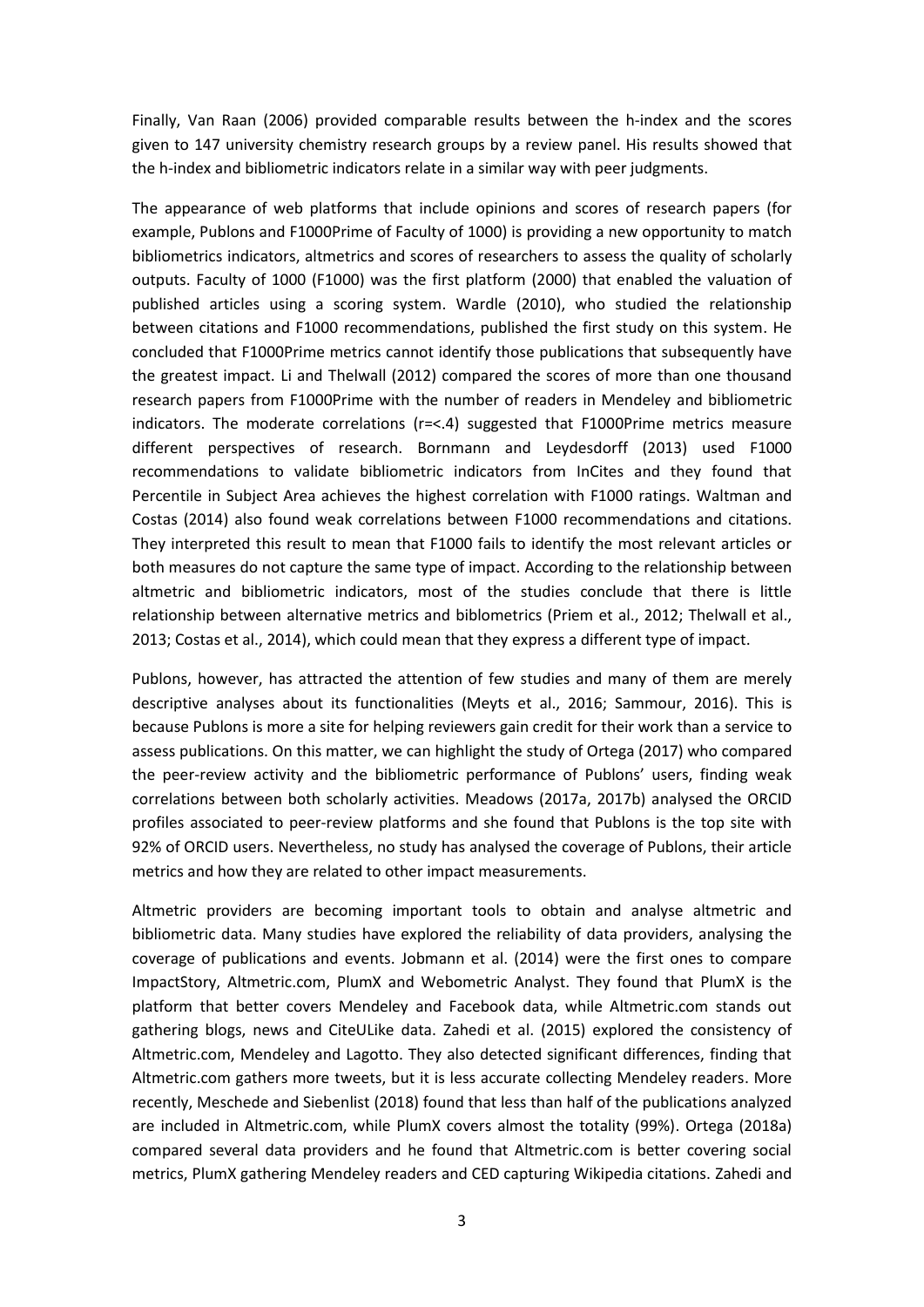Costas (2018) performed the most exhaustive comparison between data providers, resulting that the use of one or another altmetric provider has important effects on the results.

# 3. Objectives

The main objective of this study is to explore Publons as web service specialized in the sharing of peer-reviews reports and the publication of open post-publication reviews. This service provides the opportunity of analysing the relationship between the qualitative opinion of scholars about research publications and its connection with the bibliometric and altmetric impact. In other words, this study attempts to determine whether bibliometric and altmetric indicators can be associated to individual evaluations. Three research questions were formulated:

- How are the publications covered by Publons distributed? Is it possible to identify any bias that brings into question the reliability of Publons as research evaluation tool?
- How are the Publons metrics distributed? Could one find any limitation or weakness as assessment metrics?
- Is there any relationship between bibliometric and altmetric counts and the Publons metrics? Could research impact (bibliometric and altmetric indicators) be associated to subjective valuations (Publons' indicators)?

# 4. Methods

This study has used several sources to extract and gather the data. This is because several studies have evidenced that some providers cover some metrics better than others (Jobmann et al., 2014; Zahedi et al., 2015; Ortega, 2018a). In addition, the study selects only the metrics that have more incidence and higher values in each data provider (Ortega, 2018b):

**Altmetric.com (altmetric.com)**: It was the first altmetric provider and was born in 2012 by Euan Adie, with the support of Digital Science. Altmetric.com is centred in the publishing world, signing agreements with publisher houses to monitor the altmetric impact of their publications. This information is accessible through a public API (Application Programming Interface). Today, Altmetric.com tracks the social impact of close to 9 million of research papers. However, this platform does not include metrics about citations and usage. Most of the metrics were selected from this provider (Blogs, Facebook pages, Google+ users, News outlets, Reddit posts, Tweeters, CiteULike saves). The remaining metrics (Weibo, Youtube, Linkedin, Peer\_review, Pinterest, Policy\_papers, Questions, and Research\_highlights) were discarded due to their low incidence.

**PlumX (plumanalytics.com)**: PlumX is a provider of alternative metrics created in 2012 by Andrea Michalek and Michael Buschman. PlumX is the aggregator that offers more metrics, including citation and usage metrics (i.e. Views and Downloads). It covers more than 52.6 million of artefacts, being then the largest altmetric aggregator. In 2017, Plum Analytics was acquired by Elsevier, allowing now to know the altmetric information of any document indexed in Scopus. Metrics about usage (Linkouts, Abstract views and Html views) and Mendeley readers were extracted from this source. Just as Altmetric.com, the remaining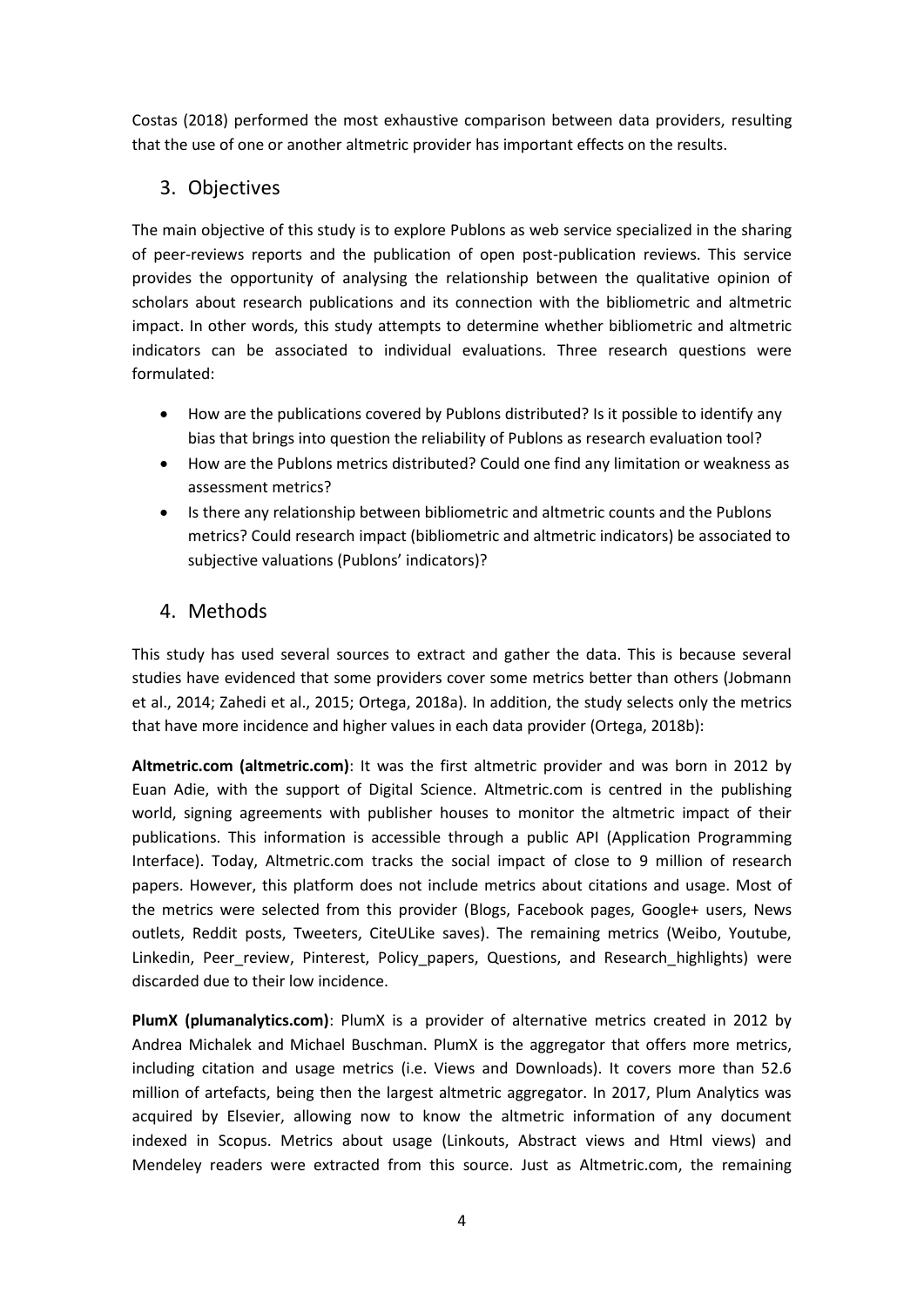metrics were dismissed due to their low importance (EPrints downloads, PDF views, SSRN\_download, etc.).

**Crossref Event data (www.crossref.org/services/event-data/) (CED)**: CED is the youngest service, created in 2016 and officially released in 2017. Due to this, the platform claims that the service is still in beta. Unlike the previous ones, CED is not a commercial site and it provides free access to their data though a public API. Another difference is that it does not aggregate the information, but it displays the entire information about each altmetric event. For instead, it shows the information about the mention of an article on Twitter (date, user, tweet, etc.), but it does not show a count of the number of tweets. For that reason, data have to be processed to be comparable with the other services. CED was used exclusively to obtain Wikipedia citations.

**Publons**: Publons is a web platform created by Andrew Preston and Daniel Johnston in New Zealand in 2013, and acquired by Clarivate Analytics in 2017. The service is addressed to the scholarly community and its purpose is to create an open space that may improve the peerreview system, making it faster, more efficient and effective. Publons lists the reviewed publications besides to some metrics that value the quality of papers. These scores are assigned by the members when they upload the review to Publons and the result is made public only when the article is already published (Publons, 2018). Metrics used are:

- **Quality**: from 1 to 10, reviewers value the quality of the publication according whether the research has been well executed and designed, if the methods are sufficiently explained to be reproduced and if the conclusions are supported by the data. When the publication has been scored more than once, the result is the average.
- **Significance**: from 1 to 10, Significance measures the relevance and novelty of the publication, evaluating whether the article offers new insight into the field, if it could encourage new research lines and if it could be interesting to a wider audience. When the publication has been scored more than once, the result is the average.
- **Overall Publons score**: This score is the average between Quality and Significance, and it summarizes the quality of a paper.
- **Number of reviews**: the number of reviews received by an article. It could be several reviews from the same reviewer and these may be done pre-publication or postpublication.
- **Scores**: the number of individual opinions about an article. Contrary to Number of reviews, each member may only score an article once.
- **WoS citations**: the number of citations that an article receives. This metric comes from the Web of Science (WoS) because it also belongs to Clarivate.

# *4.1. Data extraction*

The first step was to retrieve the most exhaustive sample of research articles from Publons. In Publications [\(https://publons.com/publon/?order\\_by=date\)](https://publons.com/publon/?order_by=date), the complete list of articles by Research field were retrieved and scraped for relevant data. Then, the site was crawled using the Publons identifier and extracting the metrics and bibliographic information about each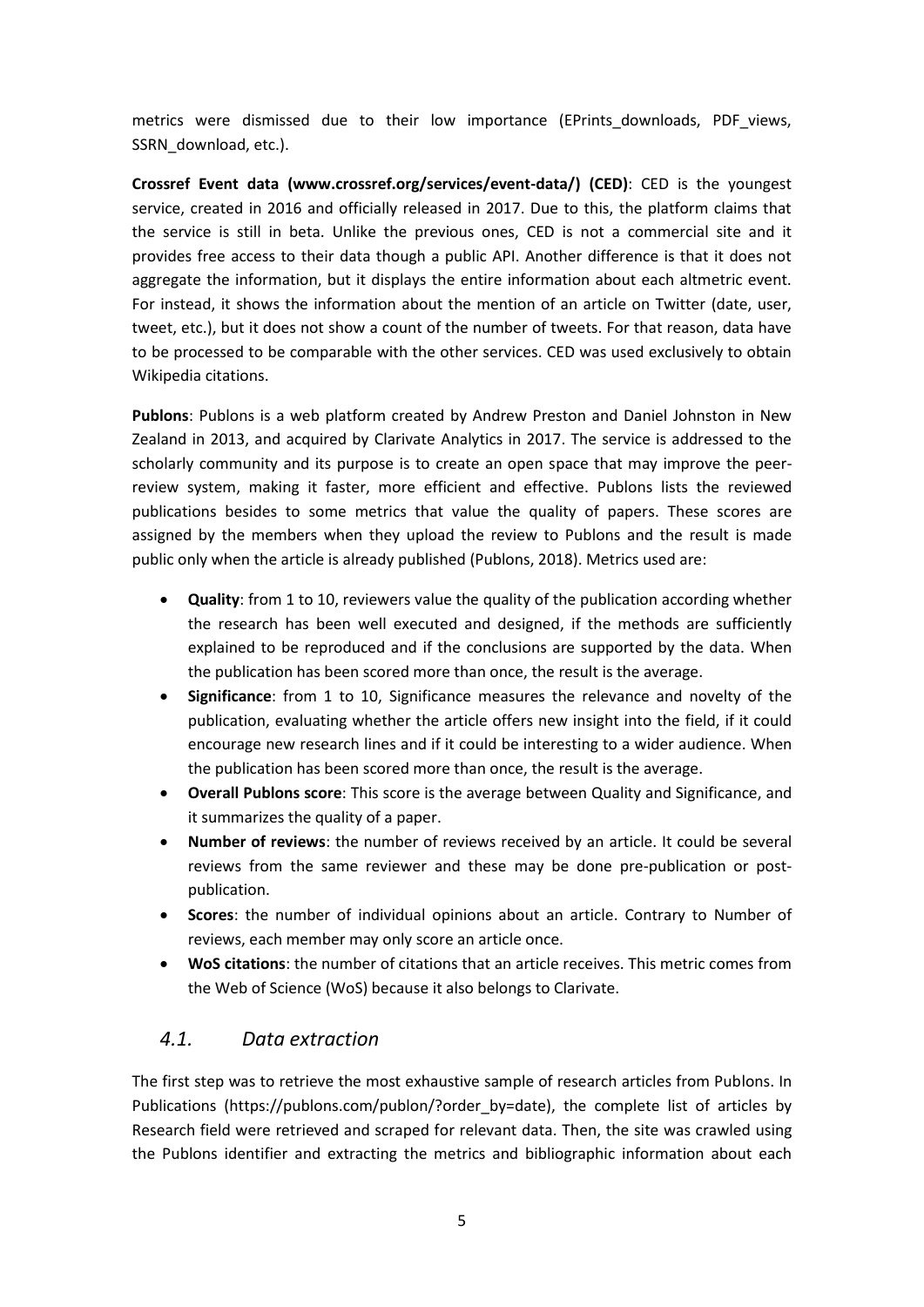paper. Finally, 45,819 articles were obtained from Publons. This process was carried out during January 2018.

From these articles, DOI identifier was obtained and used to retrieve altmetric information from the three Altmetric providers: Altmetric.com, PlumX and CED. The coverage of these tools was dissimilar. PlumX is the service with the best coverage, indexing 45,281 articles (98.8%); Altmetric.com gathers 28,807 (63.6%), a third less than PlumX; and CED captures only 1,583 articles mentioned on Wikipedia (3.5%). This process was done during February 2018.

| Indicator            | Metrics                                  | Sources                                                                                                                                                       | Definition              |                                                                                                   |  |
|----------------------|------------------------------------------|---------------------------------------------------------------------------------------------------------------------------------------------------------------|-------------------------|---------------------------------------------------------------------------------------------------|--|
| Downloads            | Downloads                                | Library,<br>Airiti<br>Dryad,<br>bepress,<br>ePrints,<br>DSpace,<br>Figshare, Github,<br>Institutional<br>Repositories,<br>Pure,<br>RePEc,<br>Slideshare, SSRN | PlumX                   | The number of<br>times<br>a<br>publication<br>is<br>downloaded<br>different<br>from<br>platforms. |  |
|                      | Abstract views                           | bit.ly                                                                                                                                                        | PlumX                   | The number of<br>times<br>the<br>abstract<br>of<br>an<br>article has been<br>viewed               |  |
|                      | Link Outs                                | EBSCO databases                                                                                                                                               | PlumX                   | The number of<br>times an article's<br>URL is clicked                                             |  |
| <b>Views</b>         | <b>HTML</b> views<br>Clicks<br>PDF views | Airiti<br>Library,<br>CABI,<br>bepress,<br>EBSCO,<br>DSpace,<br>PLOS,<br>ePrints,<br>RePEc, SSRN                                                              | PlumX<br>PlumX<br>PlumX | The number of<br>times an article<br>has been viewed<br>or clicked                                |  |
| Readers              |                                          | Mendeley                                                                                                                                                      | PlumX,<br>Altmetric.com | The number of<br>of<br>saves<br>a<br>document into a<br>user's library                            |  |
| Citations            |                                          | Scopus, WoS                                                                                                                                                   | PlumX                   | The number of<br>that<br>times<br>a<br>paper is cited by<br>other<br>publications                 |  |
| Tweets               |                                          | Gnip (Twitter)                                                                                                                                                | PlumX,<br>Altmetric.com | The number of<br>tweets<br>and<br>that<br>retweets<br>mention<br>a<br>research paper              |  |
| <b>Blog mentions</b> |                                          | 55,000<br>PlumX:<br>media and blogs<br>(Newsflo)<br>Altmetric.com:                                                                                            | PlumX,<br>Altmetric.com | The<br>number of<br>blog<br>posts<br>written<br>about<br>one article                              |  |

# *4.2. Altmetrics*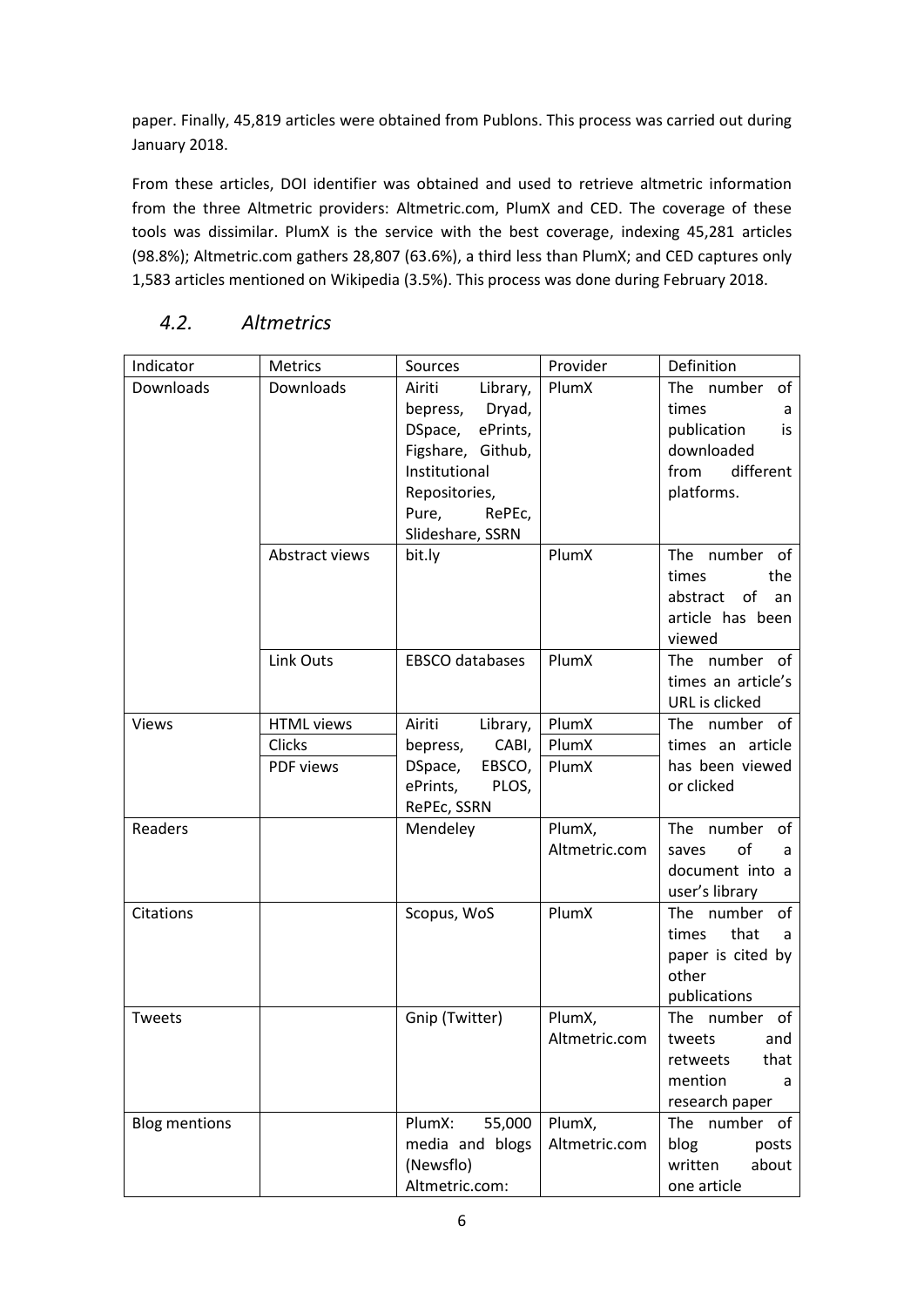|             | 11,000 blogs                                                                      |                                                    |                                                                            |  |
|-------------|-----------------------------------------------------------------------------------|----------------------------------------------------|----------------------------------------------------------------------------|--|
| Google+     | Google+                                                                           | Altmetric.com                                      | The number of<br>public<br>posts<br>about one article                      |  |
| <b>News</b> | 55,000<br>PlumX:<br>media and blogs<br>(Newsflo)<br>Altmetric.com:<br>2,700 media | PlumX,<br>Altmetric.com                            | The number of<br>news outlets that<br>mention<br>one<br>article            |  |
| Reddit      | Reddit                                                                            | Altmetric.com                                      | The number of<br>original<br>posts<br>about one article                    |  |
| CiteULike   | CiteUlike                                                                         | Altmetric.com                                      | The number of<br>bookmarks of a<br>document                                |  |
| Comments    | Facebook                                                                          | Altmetric.com,<br>PlumX                            | The number of<br>posts on public<br>Facebook<br>pages<br>about one article |  |
| Wikipedia   | Wikipedia                                                                         | Altmetric.com,<br>PlumX,<br>Crossref Event<br>Data | The number of<br>Wikipedia entries<br>that<br>cite<br>one<br>article       |  |

Table 1. Metrics, sources and definition of the altmetric indicators used in the study

Table 1 details the list of altmetrics used in this study besides their definition, the source and providers of each metric. When several providers supply the same metric (News, Blogs, etc.), the highest count in each source was selected. For example, whether one article has one blog mention in PlumX and two in Altmetric.com, the two mentions of Altmetric.com were used. In this way, it is attempted to present the most exhaustive picture of the altmetric impact in each publication.

## 5. Results

## *5.1. Coverage*

This section shows the distribution of reviewed articles in Publons by research area and publisher.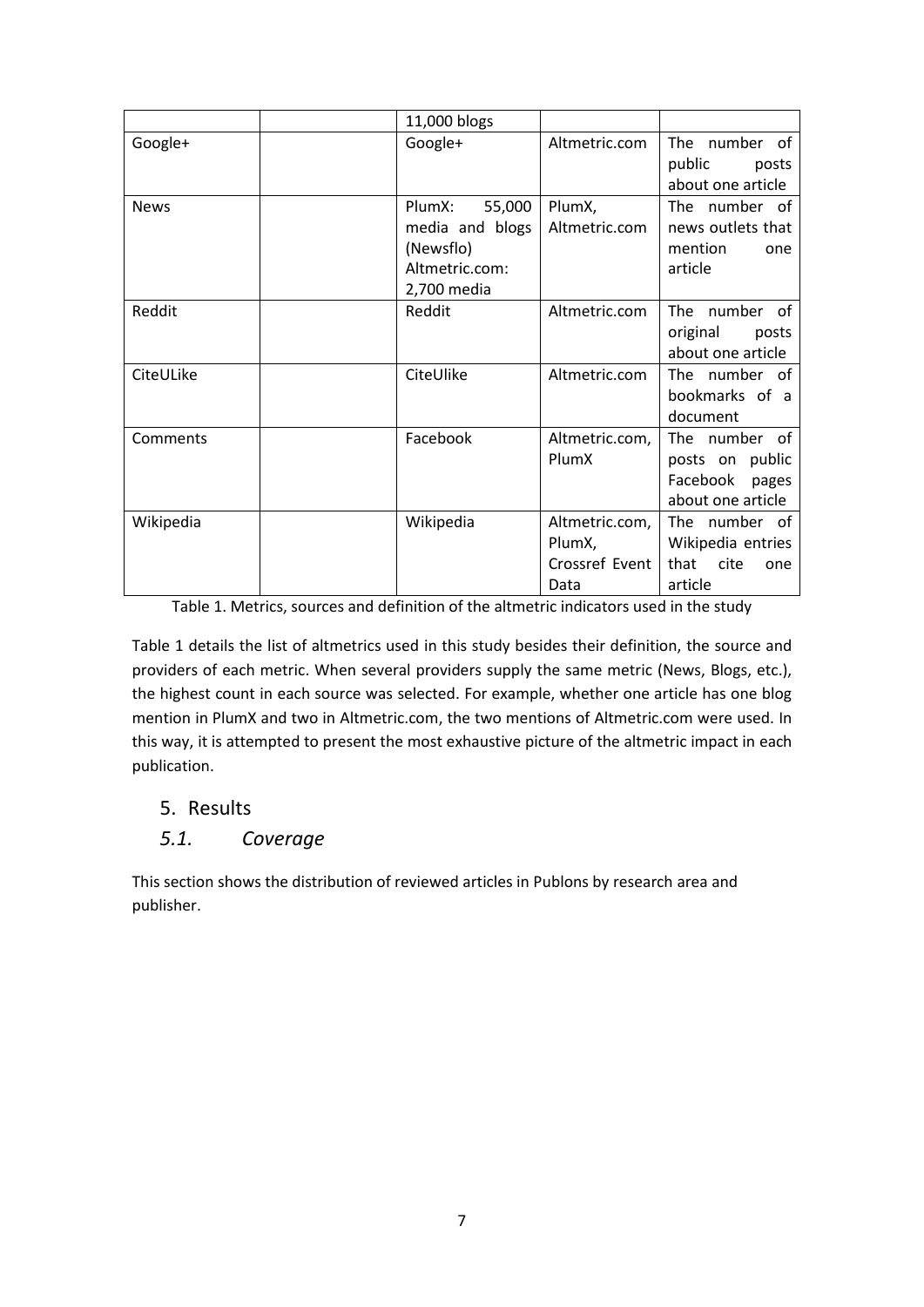

Figure 1. Percentage of articles in Publons and Scopus by Research Area.

Figure 1 displays the proportion of articles in Publons and Scopus by research area. This comparison was made with Scopus because this is one of the largest multidisciplinary citation indexes with a well-balanced distribution of publications (Miguel et al., 2011; Mongeon and Paul-Hus, 2016). Another reason is that both sites share the same subject classification (All Science Journal Classification, ASJC). Scopus data were retrieved from its search page. The bar plot clearly shows that Publons is biased to *Life Sciences* (40.2%), with more than the double of publications than Scopus (18.3%). By contrast, the number of publications from *Physical Sciences* and *Engineering* is much lower in Publons (18.3%) than in Scopus database (43.2%). At the level of the Subjects Areas, *Neurosciences* (Publons=11.3%; Scopus=1.6%), *Psychology* (Publons=7%; Scopus=1.4%) and *Immunology and Microbiology* (Publons=5.7%; Scopus=1.8%) are the most overrepresented disciplines in Publons. Conversely, *Engineering* (Publons=5%; Scopus=11.2%), *Physics and Astronomy* (Publons=3%; Scopus=7%) and *Social Sciences* (Publons =1.6%; Scopus=4.6%) have lower percentages of publications in Publons than in Scopus.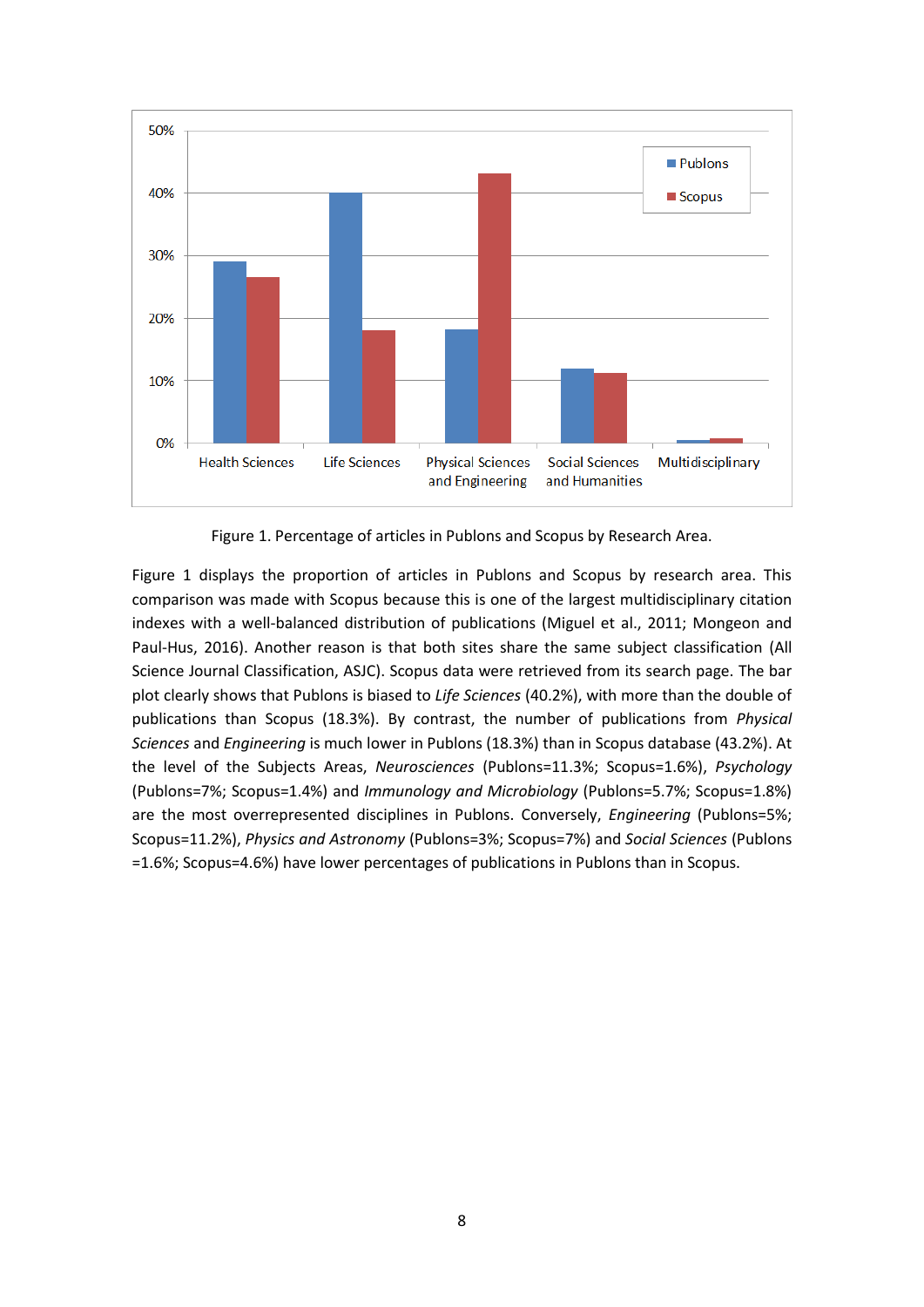

Figure 2. Percentage of reviewed articles by publisher in Publons and percentage of published papers by publisher in Scilit.

Publons also displays important differences in the coverage of articles according to publishing house. Publons has signed several agreements with publishers to automatically upload the result of reviews to the platform (Publons, 2017). This fact would introduce some possible biases because it favours the uploading of reviews from specific journals. Figure 2 shows the percentage of articles by publisher in Publons and Scilit (www.scilit.net), a website that provides the most comprehensive figures on scientific literature. Scilit includes publication data from 2012 to 2017. The most overrepresented publishing groups in Publons are *Frontiers Media* (Publons=44%, Scilit=.5%), *MDPI* (Multidisciplinary Digital Publishing Institute) (Publons=29%, Scilit=.6%) and *PLOS* (Public Library of Science) (Publons=23%, Scilit=1%). Curiously enough, these are the main open access publishers which it suggests that the firms that promote open access are also involved in making public their review results. The case of *Frontiers Media* is among the most significant because the greatest part of the articles published by this publisher are uploaded to Publons which could be due to any type of special agreement between both platforms. However, the pilot partnership with SAGE has not been reflected in the study, where the number of reviewed articles from SAGE does not reach 1% (Research Information, 2015) in relation to the 2% of published papers in Scilit.

## *5.2. Distribution of Publons metrics*

Next, statistical distributions of the metrics provided by Publons are analysed. The objective is to describe the prevalence and meaning of these metrics in the total number of articles included in Publons.

|                       | Pre-pub<br>reviews | Pre-pub<br>reviews % reviews | Post-pub | Post-pub<br>reviews % | <b>Scores</b> | Scores % |
|-----------------------|--------------------|------------------------------|----------|-----------------------|---------------|----------|
| <b>Total articles</b> | 38.447             | 83.5%                        | 2.238    | 4.9%                  | 25.096        | 54.5%    |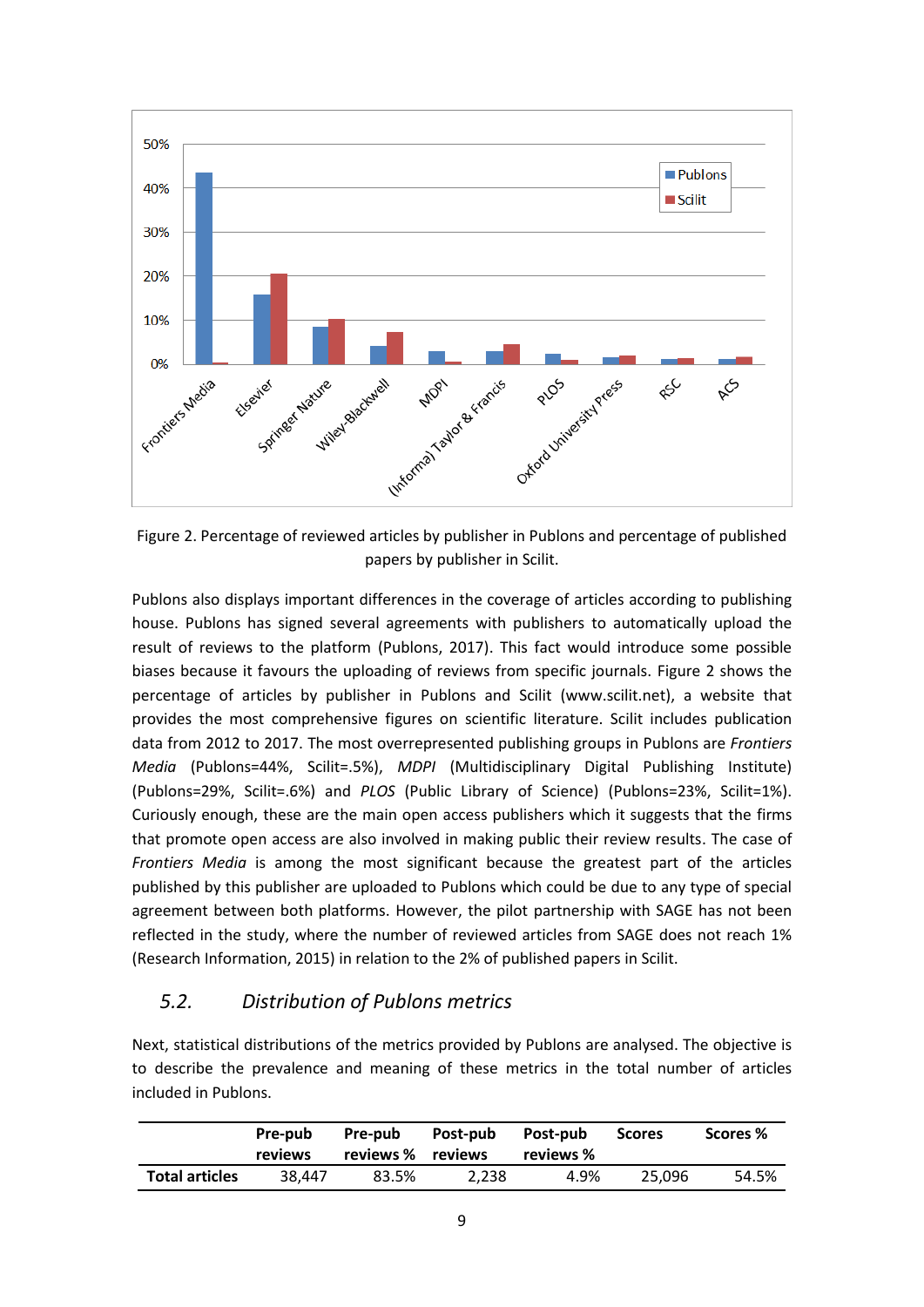| 1 reviewer   | 14.482 | 37.7% | 2,087 | 93.3% | 23.159 | 92.3%   |
|--------------|--------|-------|-------|-------|--------|---------|
| 2 reviewers  | 18.976 | 49.4% | 108   | 4.8%  | 1,825  | 7.3%    |
| 3 reviewers  | 3.887  | 10.1% | 23    | 1.0%  | 107    | 0.4%    |
| >3 reviewers | 1.100  | 2.9%  | 20    | 0.9%  | 5.     | $0.0\%$ |
| Mean         | 1.797  |       | 1.099 |       | 1.082  |         |

Table 2. Parameters of statistical distributions of Publons' production metrics

Table 2 shows the distribution of Publons' production metrics, that is, metrics about the number of reviews and scores. Overall, most of the articles are reviewed before publication (83.5%), while a much-reduced number of papers are also reviewed after publication (4.9%). These differences inform us that Publons users are using the platform to upload prepublication reviews more than to work as reviewers into the platform. This assumption is reinforced by the fact that just over half of papers have been scored into Publons (54.5%). According to the number of reviews, pre-publication manuscripts are reviewed once (37.7%) or twice (49.4%). Meanwhile, most of the post-publications reviews are done once (93.3%). The same happen with Scores, which are mostly reviewed by only one reviewer (92.3%). This last figure raises some questions about the reliability of this metric because it is mostly based on the opinion of only one person.

|                           | <b>Publons score</b> | Significance | Quality |
|---------------------------|----------------------|--------------|---------|
| Mean                      | 7.168                | 7.132        | 7.166   |
| N                         | 25,096               | 25,096       | 25,096  |
| <b>Standard Deviation</b> | 1.793                | 1.911        | 1.842   |
| <b>1th Quartile</b>       | 6.000                | 6.000        | 6.000   |
| <b>Median</b>             | 7.500                | 7.000        | 7.000   |
| <b>3rd Quartile</b>       | 8.500                | 8.000        | 8.000   |

Table 3. Descriptive statistics about Publons score and the variables of that metric.

Table 3 displays several parameters of Publons score and the two variables that compose it, Significance and Quality. The first interesting thing is that the means of the three metrics are relatively high, 7.17 for Publons score, 7.13 for Significance and 7.17 for Quality. According to the quartiles, the 75% of the articles have a score higher than 6 and 25% of them reach more than 8.5 points. This fact suggests that users tend to positively score the uploaded articles, avoiding negative or critical assessments. The small Standard Deviation (SD<2) also suggests that the scores are rather similar. Another interesting point is the small difference between Significance and Quality. Both metrics provide very similar means and quartiles. These important similarities suggest that users do not distinguish the meaning of both metrics or, perhaps, they think that quality is strongly associated with significance.

#### *5.3. Correlations*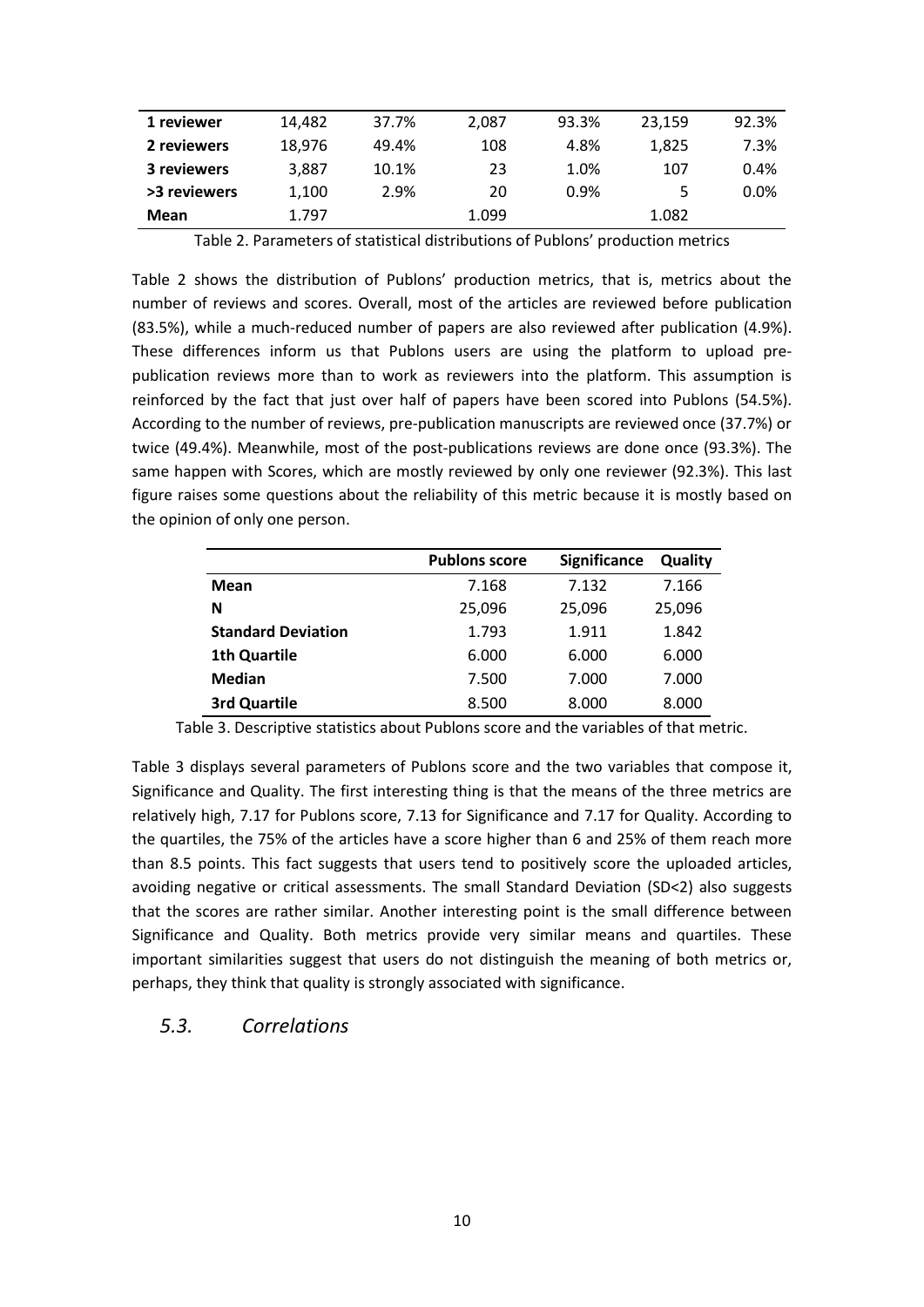

Figure 3. Correlation map between altmetrics, bibliometrics and Publons metrics.

Figure 3 shows the Pearson correlation map between altmetrics, bibliometrics and Publons metrics. Overall, the map shows low correlations among all the variables, with a correlation average of *r*=.22. This result suggests that there is little association between these different types of metrics. The only exceptions are found in the high correlations between Publons score and the variables that comprise that indicator, Significance (*r*=.954) and Quality (*r*=.959). It is interesting that both metrics have a high correlation between them (*r*=.84); in spite of they should measure different aspects of an article. This strong correlation confirms the previous results about the high similarity between Significance and Quality. There is also high correlation between citation indexes (WoS and Scopus) (*r*=.96) due to citations are similarly distributed in both bibliographic databases (Archambault et al., 2009). Finally, Mendeley readers shows an important correlation with citations (r-Scopus=.68; r-WoS=.66), which confirms that this altmetric is the best associated with bibliometric impact (Mohammadi et al, 2015; Maflahi and Thelwall, 2016; Thelwall, 2017).

The remaining metrics show very low correlations, especially between the altmetrics and Publons metrics. In these cases, correlations do not exceed .2. For instance, the number of reviews and scores do not show any significant relationship with any variable, and Publons score, Significance and Quality show very poor correlations with the other metrics (*r*<.2). The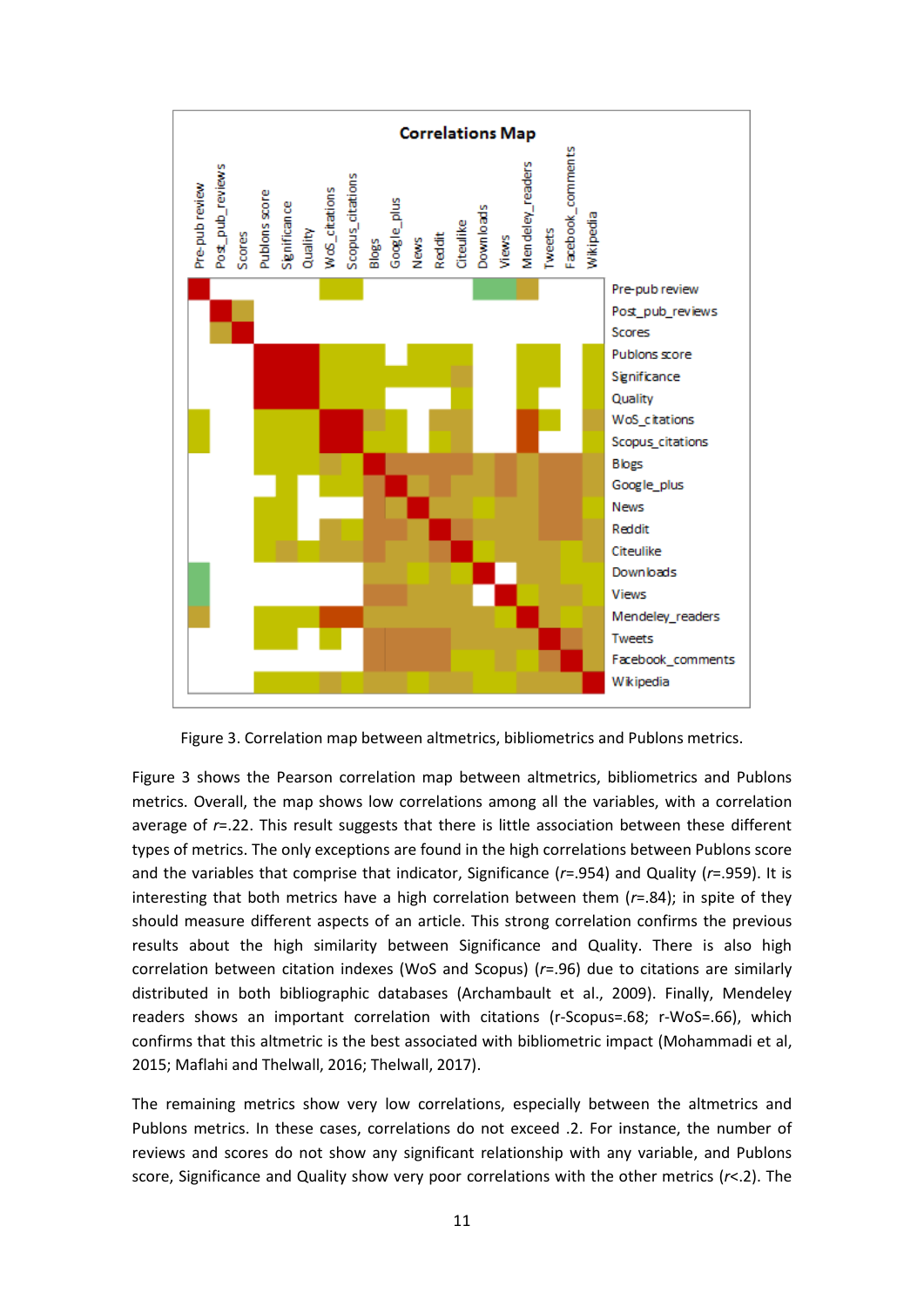picture also shows that altmetrics better correlate among them than with Publons metrics. The result of these correlations suggests therefore that there is no relationship between the quality expressed in Publons metrics and the impact measured by bibliometrics and altmetrics.

### 6. Discussion

The exploratory study of Publons has made possible to analyse the distribution of reviewed publications by discipline and publisher. The results show that Publons is biased in favour to *Health Sciences* and *Life Sciences*, while it shows an important gap of *Physical Sciences* and *Engineering* reviews. This distribution is slightly different to Meadows (2017b) and it could be due to she only uses reviews from ORCID profiles. These differences would suggest that researchers from *Health Sciences* and *Life Sciences* areas could be more interested in publishing their reviews, whereas physicians and engineers are reluctant to share their review reports. These disciplinary differences were also observed by Burley (2017) when she verified that open peer review in Nature Communications is adopted more frequently by life sciences authors than chemists and physicist. Ross-Hellauer et al. (2017) also perceived that researchers from applied sciences were more reserved towards opening up peer their review reports. The causes of these different attitudes might be due to the role of the peer review in each research area (Weller, 2001). From a research evaluation point of view, this disciplinary bias could distort the assessment of articles from underrepresented disciplines when they are compared to the total. Another important limitation is the biased coverage of publishers. The results have showed that Publons includes more articles from open access platforms, especially from *Frontiers Media*. These differences could favour the assessment of publications from open access publishers to the detriment of articles from other publishers.

With regard to the representativeness of Publons metrics as quality indicators, the results cast some doubts about them. The first problem is that one user only scores most of the articles (92%). Thus, the quality of many of the articles is based only on the subjective opinion of one specific reviewer. The absence of different opinions, which reach a minimal agreement, make that all the scores could be at the mercy of interested and conflictive statements (i.e. friendship, enmity, etc.) (Peters and Ceci, 1982; Travis and Collins, 1991). This problem is even more serious because it is demonstrated that the opinion of reviewers about a paper is very different (Rothwell and Martyn, 2000; Neff and Olden, 2006; Kravitz et al., 2010). Another problem, and perhaps as consequence of the previous limitation, is the similar distribution of Significance and Quality, the two components of the Publons score. These metrics should have different meanings because they measure the impact and importance of papers (Significance) and their methodological rigor (Quality). However, the absence of disparity suggests that users interpret these variables in the same way.

The correlations analysis has evidenced that there is no relationship between the metrics provided by Publons and the altmetrics and bibliometrics from PlumX, Altmetric.com and CED (*r*<.2). The low values for the correlation coefficients demonstrate that expert scores and the number of reviews are not associated with the altmetric and bibliometric impact. This result could mean two things. First, it is possible that Publons score could not be a suitable quality indicator and the lack of high and positive correlations would demonstrate that Publons score, due mainly to the aforementioned problems, does not measure the quality and impact of a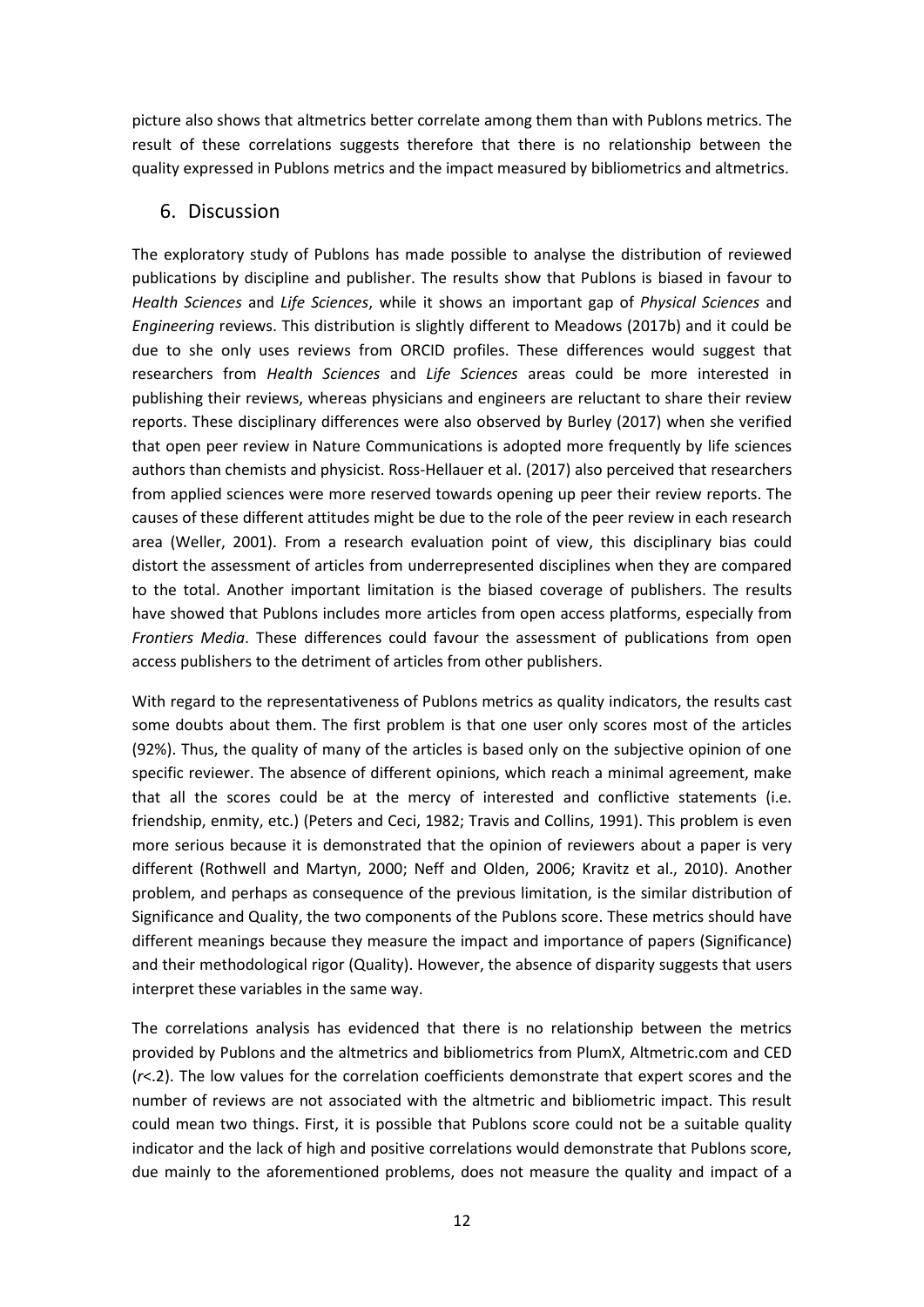paper properly. In this sense, Waltman and Costas (2014) came to a similar conclusion when they studied the relationship between F1000 recommendations and citations. The weak correlation between both measures suggested that F1000 fails to identify the most important publications. In contrast, another explanation could be that bibliometric and altmetric indicators could not be entirely associated with quality, but with the social or academic impact. That is, the number of mentions and citations would be strongly influenced by the way in which an article is disseminated (choosing a journal, being open or not open access, sharing in academic sites, promoting in social networks, etc.). This perspective assumes that the spreading could be more important than the quality in bibliometric and altmetric indicators. In fact, many authors have doubted that bibliometric indicators can describe quality aspects of a publication (Lindsey, 1989; Seglen, 1997; Nieminen et al., 2006). However, the positive association between peer-review assessments and bibliometric indicators (Thomas and Watkins, 1998; Opthof et al., 2002; Van Raan, 2006; Patterson and Harris, 2009) suggest that citations could reflect, to a great extent, the quality of an article. Therefore, the lack of positive and significant correlations between Publons metrics and bibliometric and altmetric indicators would be caused by the inconsistencies and limitations in the design of the measures proposed by the peer-review platform.

The main limitation of this study is the inconsistent coverage of the altmetric providers that could not show the entire altmetric impact of a document. The low coverage of Altmetric.com (63.6%) and the limitations expressed by other studies (Meschede and Siebenlist, 2018; Ortega, 2018b; Zahedi and Costas, 2018), could present a non-realistic picture of the relationship between Publons scores and other metrics. However, in our opinion, to solve this limitation would not improve the poor correlation between these measures.

#### 7. Conclusions

The results show that there are important biases in the coverage of Publons according to disciplines and publishers. From a disciplinary point of view, Publons is biased in favour of *Health Sciences* and *Life Sciences*, while *Physical Sciences* and *Engineering* are underrepresented. With regard to publishers, Publons includes more articles from open access platforms. These biases could be significant when it comes to performing scientometrics analysis.

Metrics from Publons present several problems as research evaluation indicators. The results show that most of the scores are based in the particular opinion of one user. In addition, users do not distinguish between Quality and Significance, being scored in the same way. These limitations cast doubts about the reliability of Publon score to be used as quality indicator.

Correlations between bibliometric and altmetric counts and the Publons metrics are very weak and not significant. This fact evidences that both type of metrics are not related among them. In my opinion, this lack of relation could be due to inconsistences and limitations in the design of Publons metrics, which do not allow it to capture the opinion of the users in a proper way.

#### 8. References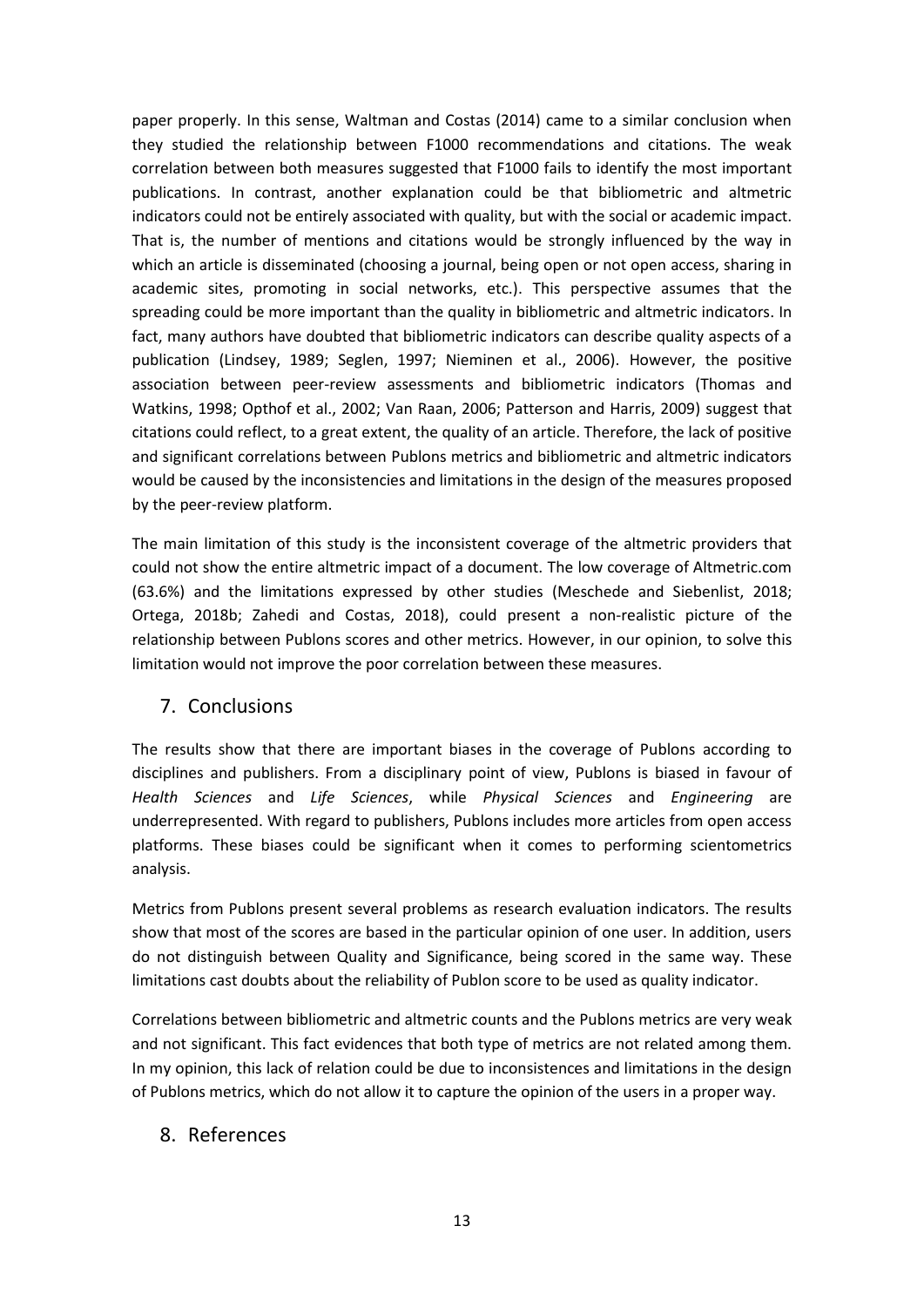Aksnes, D. W. and Taxt, R. E. (2004), "Peer reviews and bibliometric indicators: a comparative study at a Norwegian university", *Research evaluation*, Vol. 13 No. 1, pp. 33-41.

Archambault, É., Campbell, D., Gingras, Y. and Larivière, V. (2009), "Comparing bibliometric statistics obtained from the Web of Science and Scopus", *Journal of the Association for Information Science and Technology*, Vol. 60 No. 7, pp. 1320-1326.

Beer, J. J. and Lewis, W. D. (1963), "Aspects of the Professionalization of Science", *Daedalus*, Vol. 92 No. 4, pp. 764-784.

Bornmann, L. and Leydesdorff, L. (2013), "The validation of (advanced) bibliometric indicators through peer assessments: A comparative study using data from InCites and F1000", *Journal of Informetrics,* Vol. 7 No. 2*,* pp. 286*–*291*.*

Burley, R. (2017), "Peer review in the 21st century", *Information Services & Use*, Vol. 37 No. 3, pp. 259–261.

Costas, R., Zahedi, Z. and Wouters, P. (2015), "Do "altmetrics" correlate with citations? Extensive comparison of altmetric indicators with citations from a multidisciplinary perspective", *Journal of the Association for Information Science and Technology*, Vol. 66 No. 10, pp. 2003-2019.

Holmberg, K. J. (2015), *Altmetrics for information professionals: Past, present and future*. Cambridge, UK: Chandos Publishing.

Jobmann, A., Hoffmann, C.P., Künne, S., Peters, I., Schmitz, J. and Wollnik-Korn, G. (2014), "Altmetrics for large, multidisciplinary research groups: Comparison of current tools", *Bibliometrie – Praxis und Forschung*, No. 3[, http://www.bibliometrie](http://www.bibliometrie-pf.de/article/viewFile/205/258)[pf.de/article/viewFile/205/258](http://www.bibliometrie-pf.de/article/viewFile/205/258)

Kravitz, R. L., Franks, P., Feldman, M. D., Gerrity, M., Byrne, C. and Tierney, W. M. (2010), "Editorial peer reviewers' recommendations at a general medical journal: are they reliable and do editors care?", *PLoS One*, Vol. 5 No.4, pp. e10072.

Li, X. and Thelwall, M. (2012), "F1000, Mendeley and traditional bibliometric indicators", in *Proceedings of the 17th international conference on science and technology indicators* (Vol. 2, pp. 451-551). OST and Science-Metrix.

Lindsey, D. (1989), "Using citation counts as a measure of quality in science measuring what's measurable rather than what's valid", *Scientometrics*, Vol. 15 No. 3-4, pp. 189-203.

Maflahi, N. and Thelwall, M. (2016), "When are readership counts as useful as citation counts? Scopus versus Mendeley for LIS journals", *Journal of the Association for Information Science and Technology*, Vol. 67 No.1, pp. 191-199.

Meadows, A. (2017a), "The Role of Persistent Identifiers in the Peer Review Process: Use of ORCID", in *Eighth International Congress on Peer Review and Scientific Publication*. September 10-12, 2017 Chicago, Illinois, USA https://peerreviewcongress.org/prc17-0366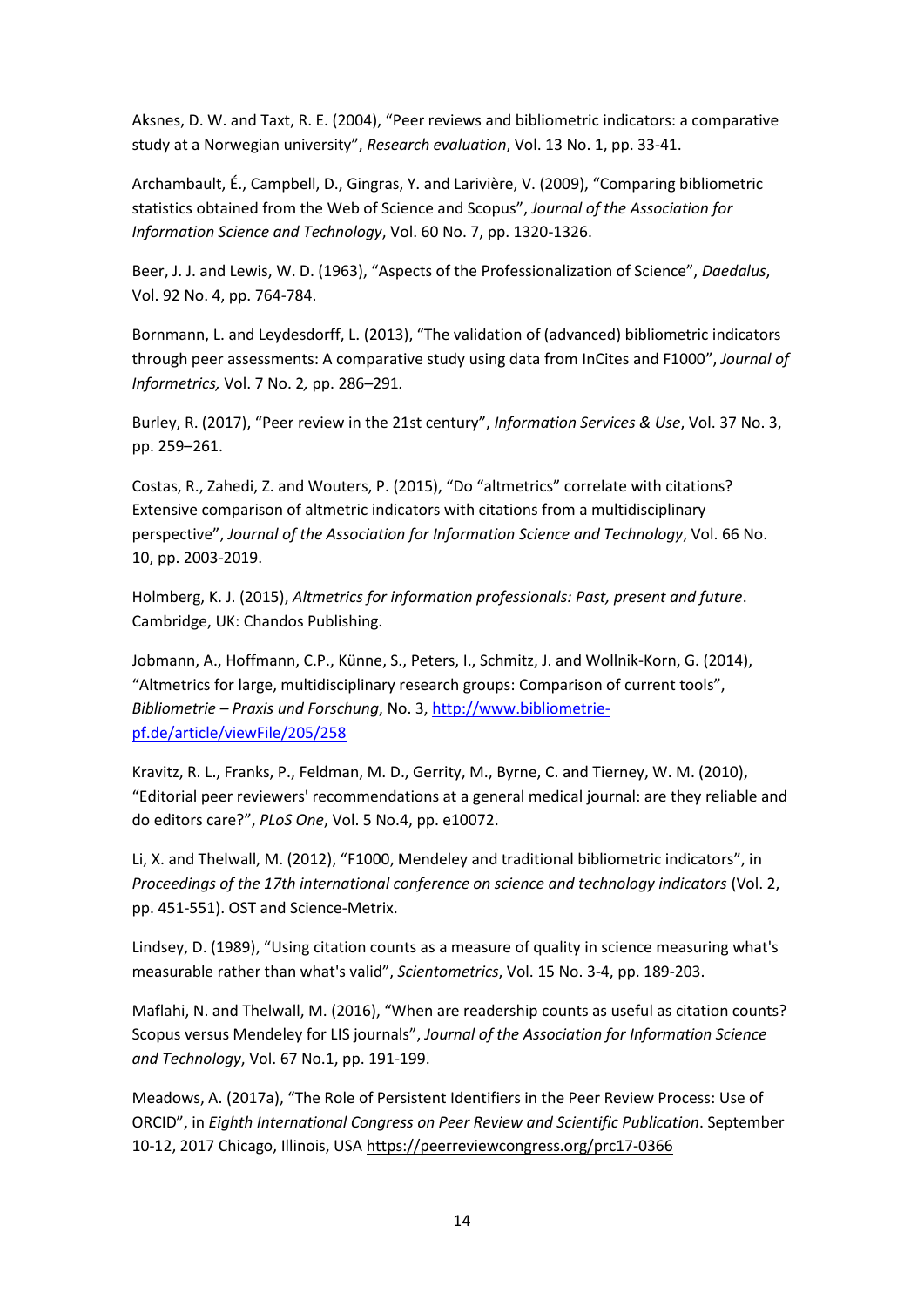Meadows, A. (2017b), "Peer Review at ORCID - An Update", *ORCID blog*. https://orcid.org/blog/2017/09/14/peer-review-orcid-update

Meschede, C. and Siebenlist, T. (2018), "Cross-metric compatability and inconsistencies of altmetrics", *Scientometrics*, Vol. 115 No. 1, pp. 283-297.

Meyts, R. D., Losito, S. and Carrell, D. T. (2016), "Rewarding peer‐review work: the Publons initiative", *Andrology*, Vol. 4 No. 6, pp. 985-986.

Miguel, S., Chinchilla‐Rodriguez, Z. and de Moya‐Anegón, F. (2011), "Open access and Scopus: A new approach to scientific visibility from the standpoint of access", *Journal of the Association for Information Science and Technology*, Vol. 62 No. 6, pp. 1130-1145.

Moed, H. F., Burger, W. J. M., Frankfort, J. G. and Van Raan, A. F. (1985), "A comparative study of bibliometric past performance analysis and peer judgement", *Scientometrics*, Vol. 8 No 3-4, pp. 149-159.

Mohammadi, E., Thelwall, M., Haustein, S. and Larivière, V. (2015), "Who reads research articles? An altmetrics analysis of Mendeley user categories", Journal of the Association for Information Science and Technology, Vol. 66 No. 9, pp. 1832-1846.

Mongeon, P. and Paul-Hus, A. (2016), "The journal coverage of Web of Science and Scopus: a comparative analysis", *Scientometrics*, Vol. 106 No. 1, pp. 213-228.

Narin, F., Olivastro, D. and Stevens, K. A. (1994), "Bibliometrics/theory, practice and problems", *Evaluation review*, Vol. 18 No.1, pp. 65-76.

Neff, B. D. and Olden, J. D. (2006), "Is peer review a game of chance?", *AIBS Bulletin*, Vol. 56 No. 4, pp. 333-340.

Nieminen, P., Carpenter, J., Rucker, G. and Schumacher, M. (2006), "The relationship between quality of research and citation frequency", *BMC Medical Research Methodology*, Vol. 6 No. 1, pp. 42.

Opthof, T., Coronel, R. and Janse, M. J. (2002), "The significance of the peer review process against the background of bias: priority ratings of reviewers and editors and the prediction of citation, the role of geographical bias", *Cardiovascular research*, Vol. 56 No. 3, pp. 339-346.

Ortega, J. L. (2017), "Are peer-review activities related to reviewer bibliometric performance? A scientometric analysis of Publons", *Scientometrics*, Vol. 112 No. 2, pp. 947-962.

Ortega, J. L. (2018a), "Reliability and accuracy of altmetric providers: a comparison among Altmetric.com, PlumX and Crossref Event Data", *Scientometrics*, Vol. 116 No. 3, pp. 2123-2138.

Ortega, J. L. (2018b), "Disciplinary differences of the impact of altmetric", *FEMS microbiology letters*, Vol. 365 No. 7, pp. fny049.

Patterson, M. and Harris, S. (2009), "The relationship between reviewers' quality-scores and number of citations for papers published in the journal Physics in Medicine and Biology from 2003–2005", *Scientometrics*, Vol. 80 No. 2, pp. 343-349.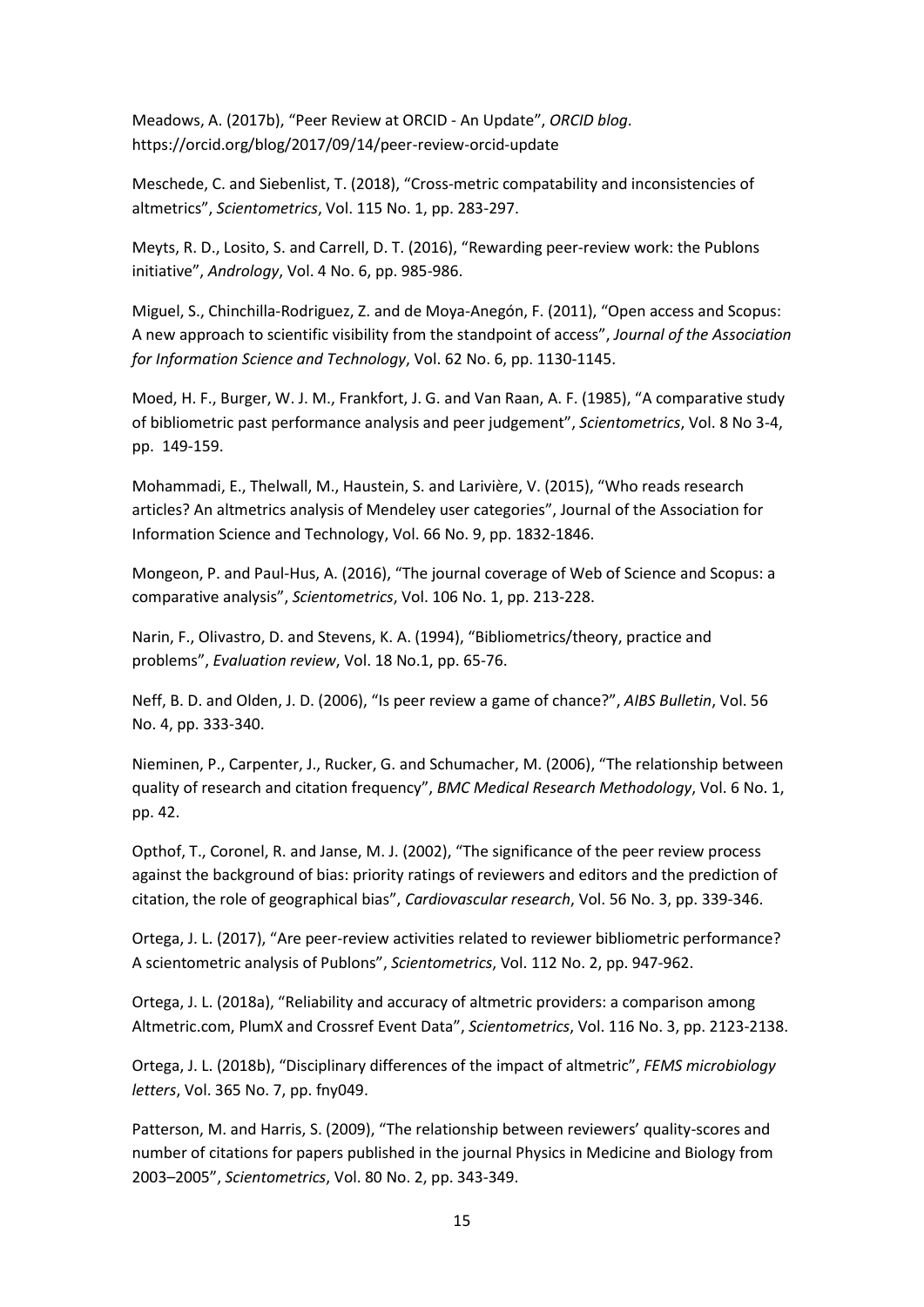Pautasso, M. and Schäfer, H. (2009), "Peer review delay and selectivity in ecology journals", *Scientometrics*, Vol. 84 No. 2, pp. 307-315.

Peters, D. P. and Ceci, S. J. (1982), "Peer-review practices of psychological journals: The fate of published articles, submitted again", *Behavioral and Brain Sciences*, Vol. 5 No. 2, pp. 187-195.

Price, D J de S. (1961), *Science since Babylon*. New Haven, CT: Yale University Press.

Priem, J., Piwowar, H. A. and Hemminger, B. M. (2012), "Altmetrics in the wild: Using social media to explore scholarly impact", arXiv preprint arXiv:1203.4745.

Publons (2017), "My journal is partnered with Publons. What does this mean?" [https://publons.freshdesk.com/support/solutions/articles/12000012228-my-journal-is](https://publons.freshdesk.com/support/solutions/articles/12000012228-my-journal-is-partnered-with-publons-what-does-this-mean-)[partnered-with-publons-what-does-this-mean-](https://publons.freshdesk.com/support/solutions/articles/12000012228-my-journal-is-partnered-with-publons-what-does-this-mean-)

Publons (2018), "Publons Scoring". <https://publons.freshdesk.com/support/solutions/articles/12000022210--publons-scoring>

Research Information (2015), "Sage and Publons announce peer review pilot". [https://www.researchinformation.info/news/sage-and-publons-announce-peer-review](https://www.researchinformation.info/news/sage-and-publons-announce-peer-review-pilot?news_id=1909)[pilot?news\\_id=1909](https://www.researchinformation.info/news/sage-and-publons-announce-peer-review-pilot?news_id=1909)

Ross-Hellauer, T., Deppe, A. and Schmidt, B. (2017), "Survey on open peer review: Attitudes and experience amongst editors, authors and reviewers", *PloS one*, Vol. 12 No. 12, pp. e0189311.

Rothwell, P.M. and Martyn, C.N. (2000), "Reproducibility of peer review in clinical neuroscience: is agreement between reviewers any greater than would be expected by chance alone?", *Brain*, Vol. 123 No. 9, pp. 1964-1969.

Sammour, T. (2016), "Publons.com: credit where credit is due", *ANZ journal of surgery*, Vol. 86 No. 6, pp. 512-513.

Seglen, P. O. (1997), "Citations and journal impact factors: questionable indicators of research quality", *Allergy*, Vol. 52 No. 11, pp. 1050-1056.

Thelwall, M., Haustein, S., Larivière, V. and Sugimoto, C. R. (2013), "Do altmetrics work? Twitter and ten other social web services", PloS ONE, Vol. 8 No. 5, pp. 64841.

Thelwall, M. (2017), "Are Mendeley reader counts useful impact indicators in all fields?", *Scientometrics*, Vol. 113 No. 3, pp. 1721-1731.

Thomas, P. R. and Watkins, D. S. (1998), "Institutional research rankings via bibliometric analysis and direct peer review: A comparative case study with policy implications", *Scientometrics*, Vol. 41 No. 3, pp. 335-355.

Travis, G. D. L. and Collins, H. M. (1991), "New light on old boys: cognitive and institutional particularism in the peer review system", *Science, Technology & Human Values*, Vol. 16 No. 3, pp. 322-341.

Van Raan, A. F. (2006), "Comparison of the Hirsch-index with standard bibliometric